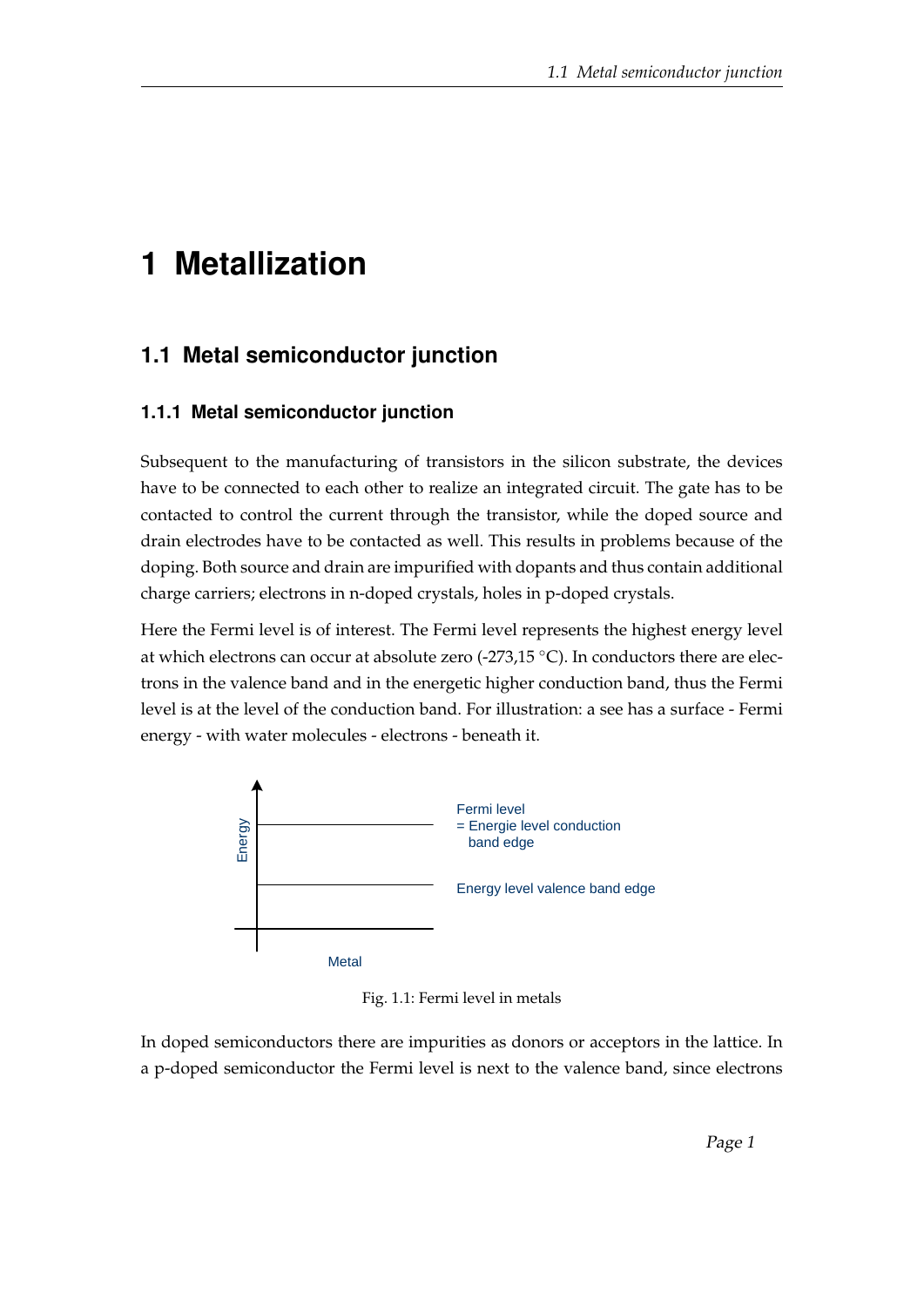from the valence band can easily be lifted into the energy level of the dopant. According to this, the Fermi level in n-doped material lies next to the conduction band since electrons of donors can easily be lifted into the conduction band of the silicon crystal.



Fig. 1.2: Fermi level in doped semiconductors

If one connects a metal to a semiconductor the Fermi levels of both materials have to equal, next to the interface the Fermi level is constant.



Fig. 1.3: Band model before the contact

Because the conduction band in the semiconductor is energetic higher than the Fermi level, electrons flow into the metal since they always want to achieve the lowest energy state. Thus the probability density of electrons in the conduction band of the semiconductor decreases and therefore the distance between the conduction band and the Fermi level increases (the Fermi level represents the highest energy state at which electrons occur, and those flowed off). The electrons leave positively charged ions behind, and therefore a depletion zone remains. The bending of the energy band illustrates the potential barrier (Schottky barrier) which remaining electrons have to surpass to flow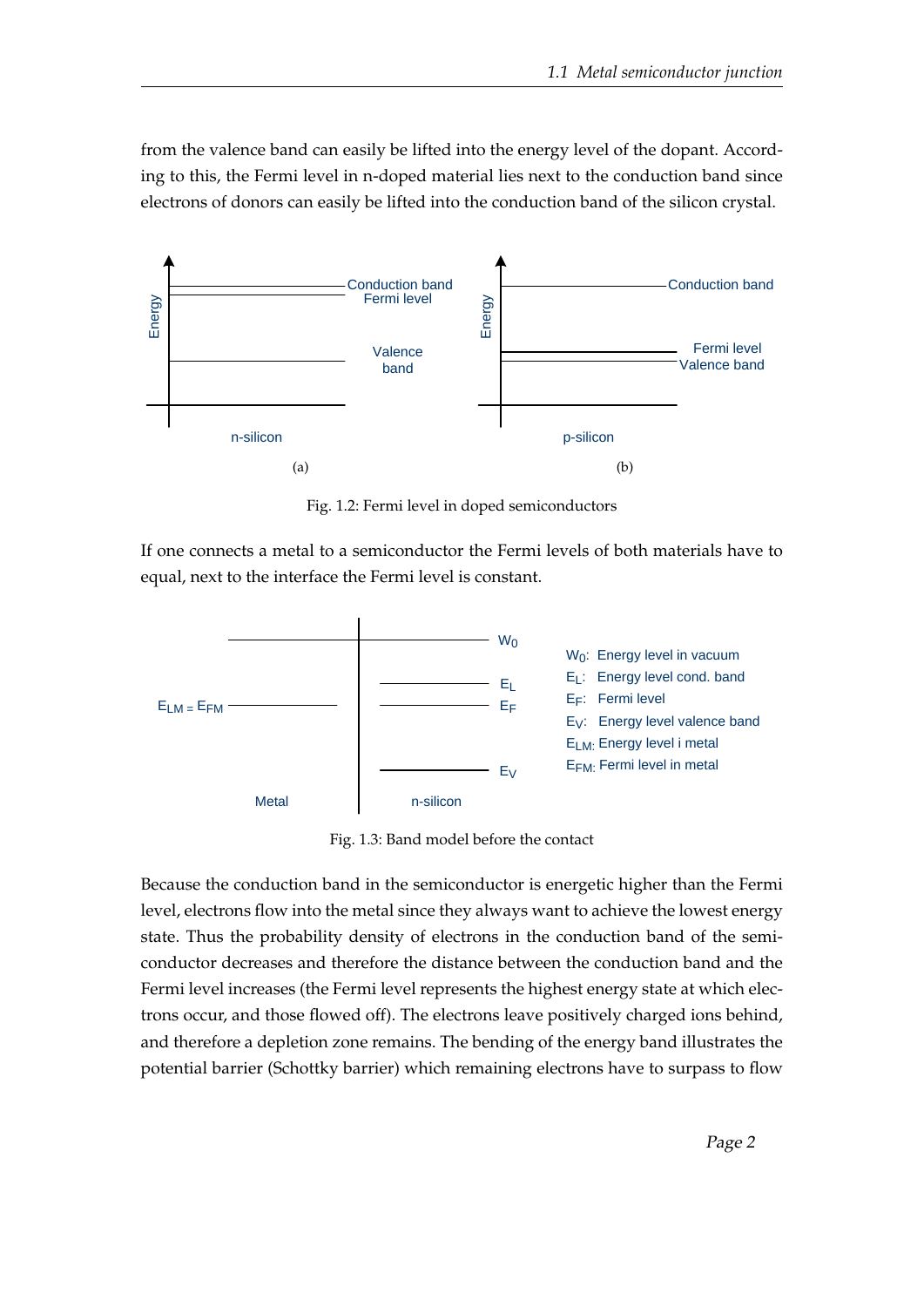EV EF EL  $E_{LM}$  =  $E_{FM}$  $W<sub>0</sub>$ Metal I n-silicon w UD U<sub>D</sub>: Barrier pot. voltage w: Depletion zone

into the metal.

Fig. 1.4: Band model after the contact

The width  $w$  of the depletion zone depends on the intensity of the doping. The migrated electrons lead to a negatively charged region in the metal which is limited to the surface.

This metal semiconductor junction results in a nonlinear current-voltage characteristic, a so-called Schottky diode. This barrier can be surpassed by electrons due to temperature or by tunneling due to an electric field.

Depending on the application this diode effect either is wanted or not. To achieve an ohmic contact (which means a contact without this potential barrier) the contact can be doped with high intensity, thus the width of the depletion zone decreases and the contact has a linear current-voltage characteristic because of tunneling.



Fig. 1.5: Band model after  $n^+$ -doping

Because aluminum is integrated as an acceptor (picks up electrons) a p-doped interface occurs, leading to an ohmic contact in case of a p-doped semiconductor. In case of a n-

Page 3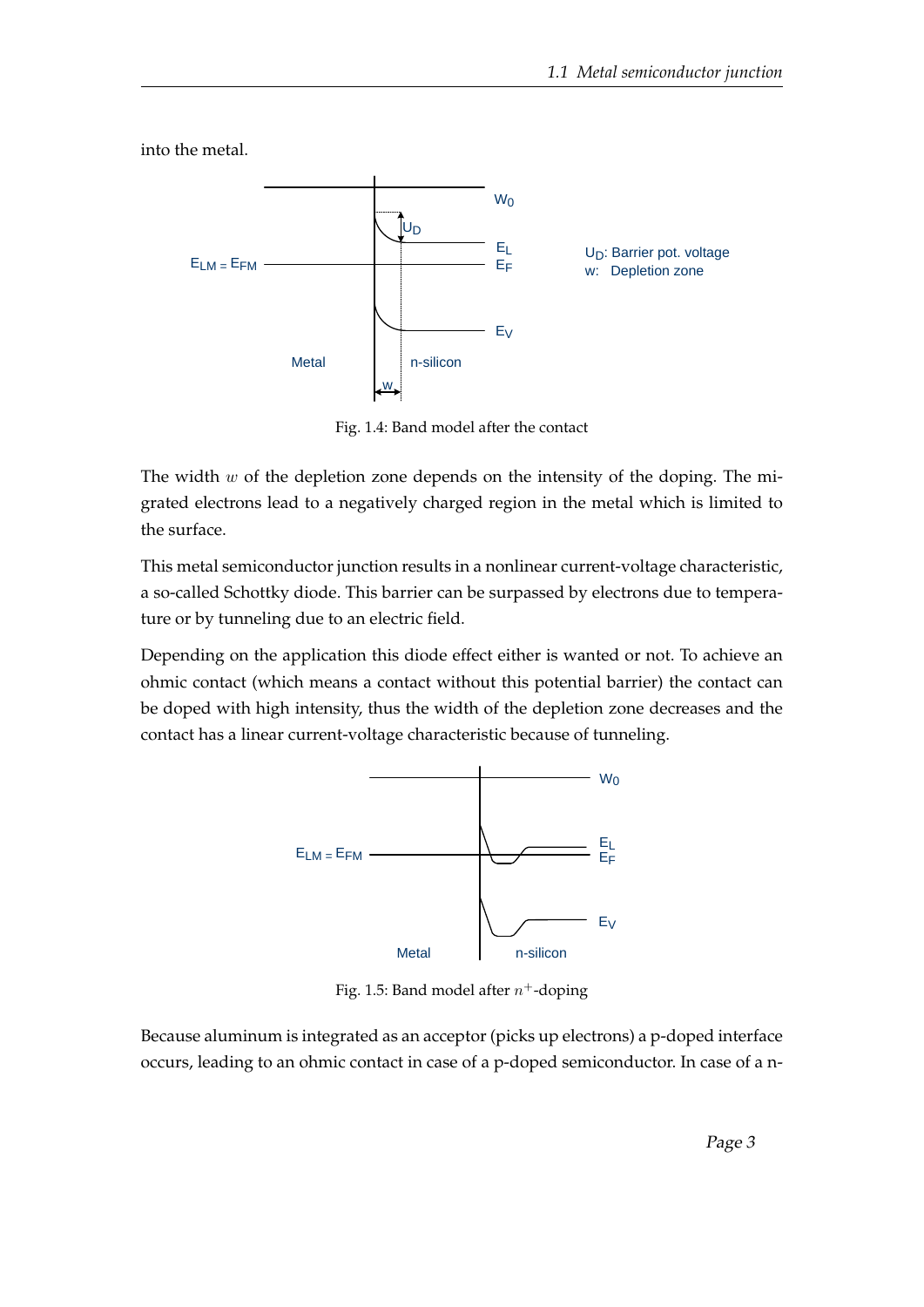doped semiconductor, however, aluminum leads to an inverted doping which results in a p-n junction: a diode. To avoid this there are two possibilities:

- the n-doped region is doped with such a high intensity that aluminum can only decrease the doping but not invert it
- an interlayer made of titan, chrome, or palladium prevents the inversion of the n-doped region

To enhance the contact, silicides (silicon on combination with metals) can be deposited at the contact area.

In metal p-semiconductor junctions there is a band bending downwards, due to the exchance of charge carriers of the metal and the semiconductor. The problems mentioned above do not appear in this case because electrons from the energetic higher conduction band can flow into the metal continuously.



Fig. 1.6: Band model after the contact of metal and p-semiconductors

In contrast to the diode in the p-n junction, whose switching speed depends on the diffusion of electrons and holes, Schottky diodes have a very high switching speed. Thus they are suitable as protective diodes to inhibit voltage peaks.

## **1.1.2 Band model of p-n junctions**

Because the Fermi level has to be constant, there is a band bending in p-n junctions as well. This bending illustrates the depletion zone which occurs because of the migrated charge carriers which is the potential barrier that prevents a further diffusion of electrons and holes in equilibrium (without an applied voltage). In silicon this potential barrier is about 0.7 V.